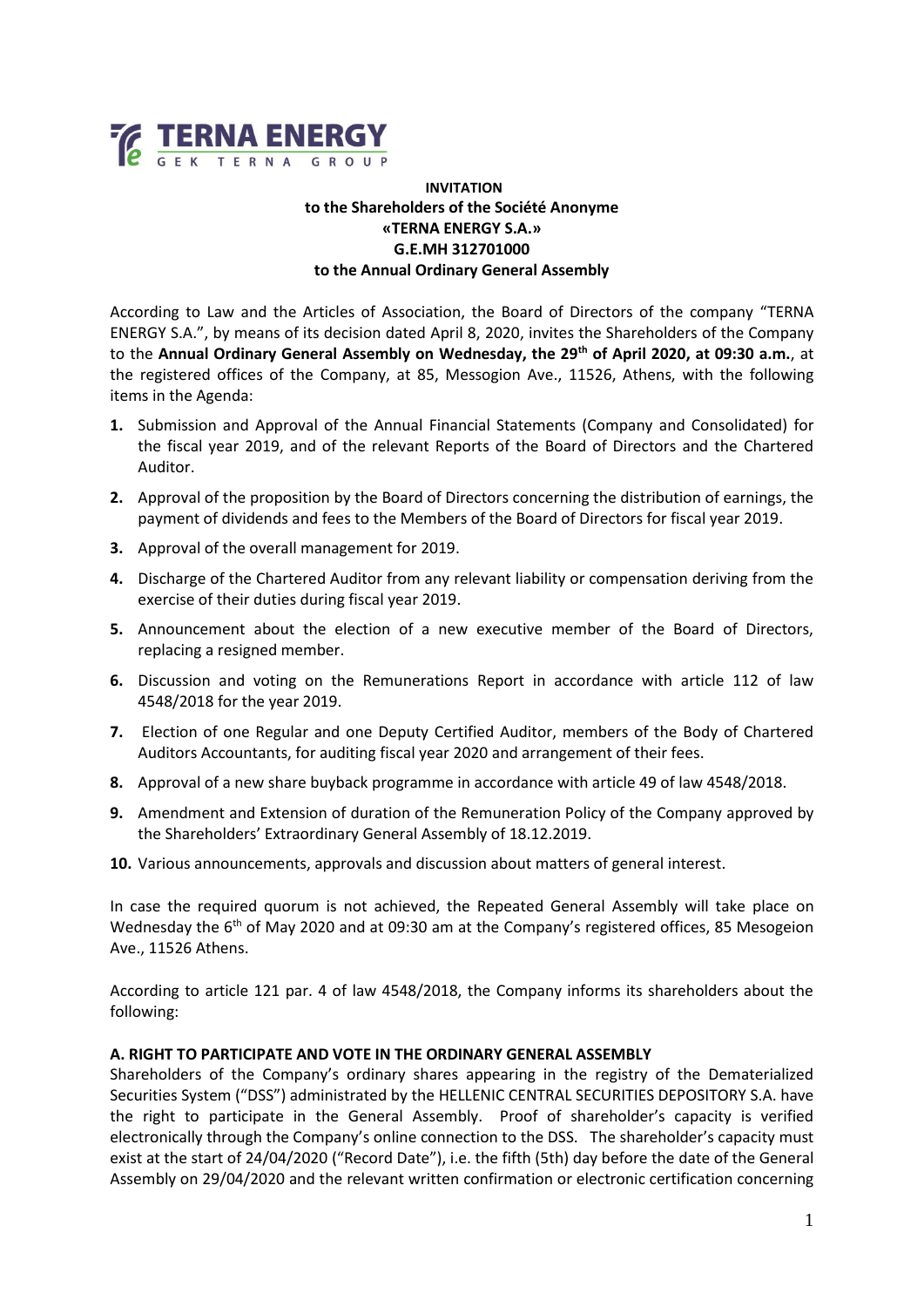the shareholder must reach the Company no later than 26/04/2020, i.e. the third (3rd) day before the date of the General Assembly. For the Repeated Assembly the shareholder's capacity must exist at the start of 24/04/2020 (Record Date), i.e. the  $5<sup>th</sup>$  day before the initial General Assembly date, according to the provision of article 124 par. 6 of law 4548/2018, as the date of the Repeated Assembly is not more than thirty (30) days apart from the initial General Assembly.

Only those who have shareholder's capacity on the said Record Date shall have the right to participate and vote at the General Assembly. In case of non-compliance with the provisions of article 124 par. 6 of law 4548/2018, such a shareholder participates in the General Assembly only after the General Assembly's permission. The exercise of this right does not require the blocking of shares or any other process, which restricts the shareholders' ability to sell and/or transfer shares during the period between the Record Date and the General Assembly.

### **B. MINORITY SHAREHOLDERS' RIGHTS**

In accordance with par. 2, 3, 6 and 7 of law 4548/2018 and the Articles of Incorporation of the Company, shareholders have the following rights:

a) At the request of shareholders representing one twentieth (1/20) of the paid‐up share capital, the Board of Directors of the company is required to include in the agenda of the General Assembly additional items, if the relevant request is communicated to the Board by 14/04/2020, i.e. at least fifteen (15) days before the date of the General Assembly. The request for additional items must be accompanied by a justification or a draft resolution to be approved by the General Assembly and the revised Agenda should be published in the same way as the previous Agenda, by 16/04/2020, i.e. thirteen (13) days before the date of the above General Assembly and at the same time will be uploaded on the Company's website (www. terna-energy.com), along with the justification or the draft decision submitted by shareholders in accordance with article 123 par. 4 of law 4548/2018.

If these additional issues are not published, the requesting Shareholders are entitled to request the postponement of the General Assembly in accordance with paragraph 5 of article 141 of law 4548/2018 and to make the publication themselves at the expense of the Company.

b) At the request of shareholders representing one twentieth (1/20) of the paid‐up share capital, the company's Board of Directors discloses to the shareholders in accordance with article 123 par. 3 of law 4548/2018, by 23/04/2020 at the latest i.e. at least six (6) days before the date of the General Assembly, any draft resolutions on the items included in the initial or revised agenda, provided that the request is communicated to the Board by 22/04/2020, i.e. at least seven (7) days before the date of the General Assembly.

c) At the request of any shareholder submitted to the company until 23/04/2020, i.e. at least five (5) full days before the General Assembly, the Board of Directors is obligated to provide to the General Assembly the requested specific information regarding the affairs of the Company, insofar as such information is relevant for the proper assessment of the items on the agenda. The Board of Directors has the right to refuse to provide such information for a substantial reasonable cause, which is indicated in the minutes. The Board of Directors has the right to respond collectively to shareholders' requests with same content. There is no obligation to provide information when the relevant information is already available on the Company's website, in particular in the form of questions and answers.

d) At the request of shareholders representing one tenth (1/10) of the paid‐up share capital, which is communicated to the Company by 23/04/2020, i.e. at least five (5) full days before the General Assembly, the Board of Directors is obligated to provide to the General Assembly the requested information regarding the corporate affairs and assets and liabilities of the Company. The Board of Directors has the right to refuse to provide such information for a substantial reasonable cause, which is indicated in the minutes. Corresponding deadlines for any exercise of rights of minority shareholders also apply in case of Repeated General Assemblies.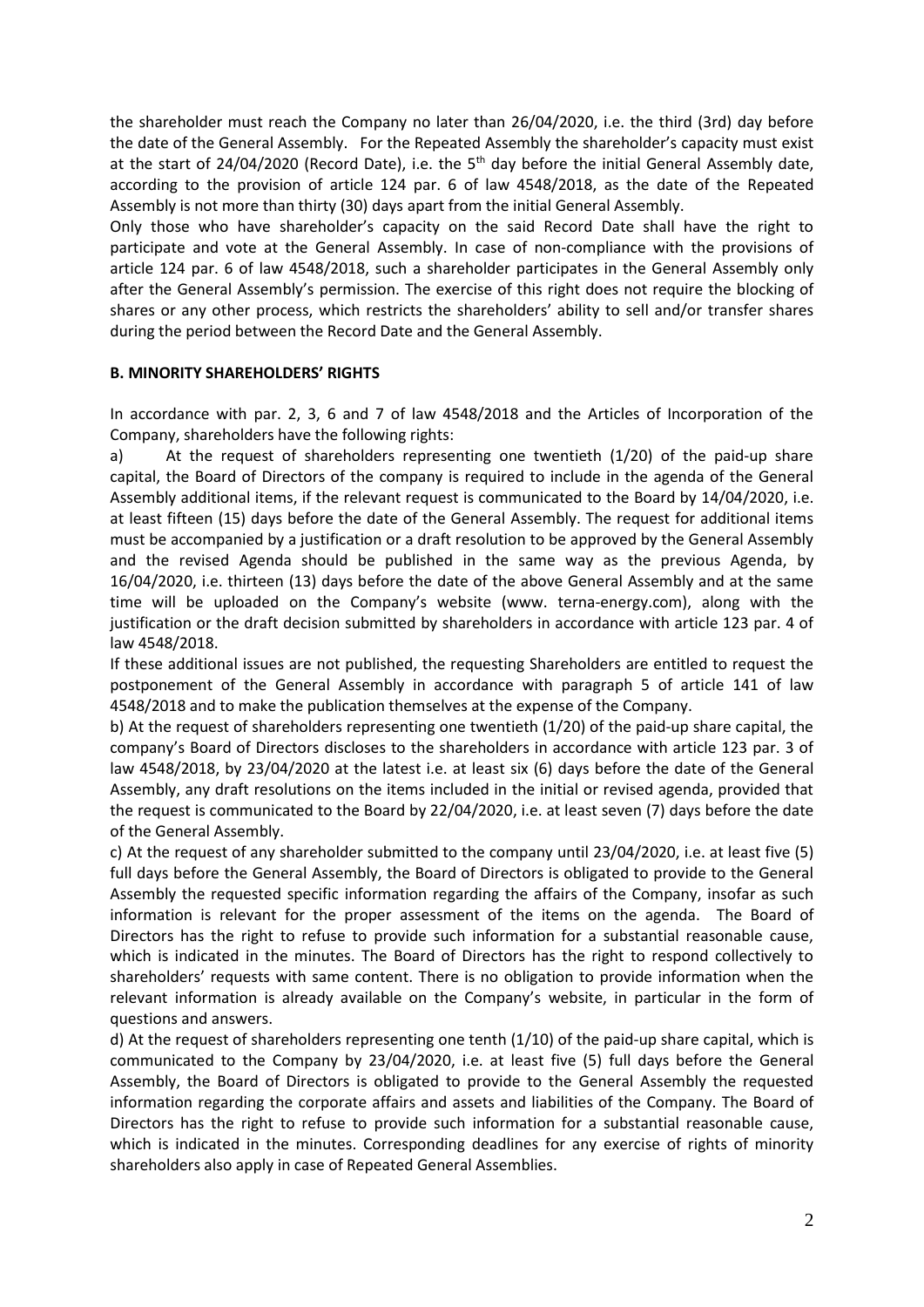In any event, in exercise of the relevant right, the Shareholders must prove their shareholder status and, except for the first indent of paragraph C above, the number of shares, they hold. Proof of shareholder status may be evidenced by any legal instrument and, however, on the basis of information received by the Company from the Dematerialized Securities System ("DSS"), provided it provides registry services, or through the participants and registered intermediaries in the Dematerialized Securities System ("DSS") in any other case.

These minority rights may also be exercised by associations of shareholders in their own name but on behalf of their members if their members have the number of shares required to exercise the rights. A minority right is not considered the right that can be exercised by each Shareholder. The association must have communicated its valid constitution and its articles of association to the Company of which the Shareholders are its members one month before exercising the above rights. The statement of exercise right must indicate the names of the shareholders, on whose behalf the right is exercised.

### **C. PROCEDURE FOR PROXY VOTING**

Shareholders may participate in the General Assembly and vote either in person or by proxy. Each shareholder, individual or legal entity, may appoint up to three (3) proxies for only one General Assembly only or for any Assemblies that take place within a specific timeframe. In cases where a shareholder owns Company shares that are held in more than one Investor Securities Account, the above limitation does not prevent the shareholder from appointing separate proxies for the shares appearing in each Account. A proxy holding proxies from several shareholders may cast votes differently for each shareholder.

Proxies cast their votes according to the Shareholders' instructions, given that such are provided, and are obliged to record the voting instructions for at least one (1) year following the submission of the General Assembly's Minutes to the relevant Authority or if a Resolution is released publicly from its registration to the Registry of Societe Anonyme Companies. The non‐compliance of a Proxy to instructions provided by the Shareholder does not affect the validity of the General Assembly's resolutions even if the Proxy vote was decisive for the resolution. Before the commencement of the General Assembly, the proxy must disclose to the Company any particular facts that may be of relevance for shareholders in assessing the risk that the proxy may pursue interests other than those of the shareholder.

A conflict of interest may arise in particular when the proxy: a) is a controlling shareholder of the Company or is another controlled entity by such shareholder; b) is a member of the Board of Directors or of the Management of the Company or of a controlling shareholder or a controlled entity by such shareholder; c) is an employee or an auditor of the Company, or of a controlling shareholder or a controlled entity by such shareholder; d) is the spouse or a close relative (1st degree) of any natural person referred to in (a) to (c) hereinabove. A proxy is appointed or revoked in written and is disclosed to the Company also in the same manner, at least two (2) days prior to the date of the General Assembly.

The proxy form will be available to shareholders in electronic form on the Company's website [\(www.terna-energy.com\)](http://www.terna-energy.com/). The said form, filled in and signed by the shareholder, must be filed with the Company, specifically to the Company's Shareholders' Department (address: 85 Mesogeion Str. Athens) or sent by fax to: + 30 210‐6968076, at least two (2) days before the date of the General Assembly. The relevant shareholder is advised to confirm that the proxy form has successfully been submitted and received by the Company, by calling at + 30 210-6968457 (Mr. George Koufios).